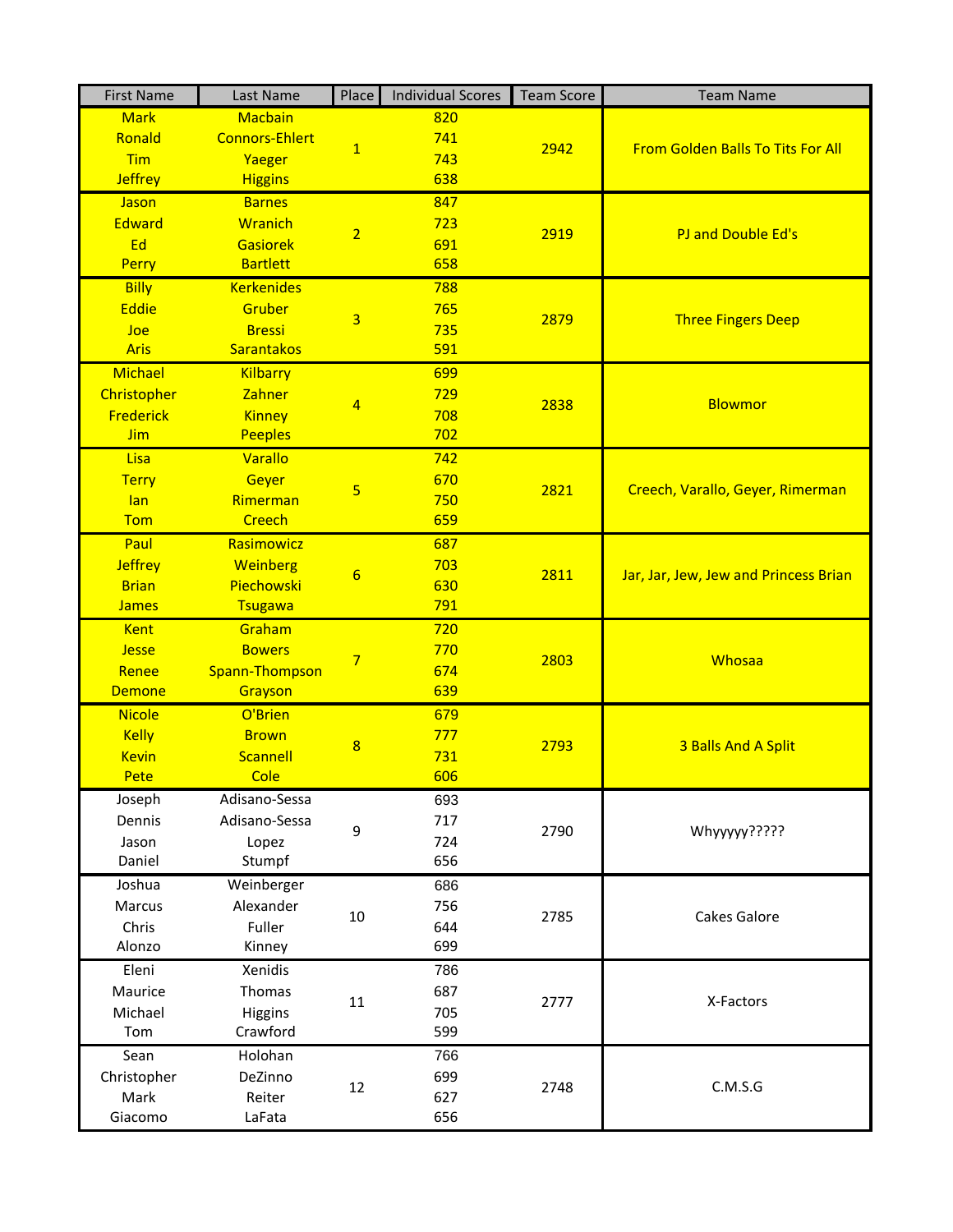| Sharon         | Solowitz        |    | 696 |      |                                   |
|----------------|-----------------|----|-----|------|-----------------------------------|
| Terry          | Delbridge       | 13 | 741 | 2742 | <b>Purple Hearts</b>              |
| Craig          | Beckesh         |    | 642 |      |                                   |
| Paul           | Lieberum        |    | 663 |      |                                   |
| Jim            | Engle           |    | 653 |      |                                   |
| Liam           | Mejia Moran     |    | 717 |      | Double Trouble Plus 2             |
| Tony           | Powell          | 14 | 721 | 2739 |                                   |
| Larry          | Walker          |    | 648 |      |                                   |
| Mike           | McLaughlin      |    | 748 |      |                                   |
| Bert           | Messina         |    | 693 |      |                                   |
| Roland         | Miranda         | 15 | 704 | 2738 | <b>Munchkins and Giants</b>       |
| Bryan          | Parsons         |    | 593 |      |                                   |
| Robert         | Mock            |    | 722 |      |                                   |
| Louis          | Leatso          |    | 690 |      |                                   |
| Nicole         | D'Amario        | 16 | 680 | 2728 | <b>Tenpin Curlers</b>             |
| Andrew         | LaMora          |    | 636 |      |                                   |
| William        | Heinz           |    | 746 |      |                                   |
| Paul           | Scheib          |    | 711 |      |                                   |
| Joanne         | Mistler         | 17 | 666 | 2716 | Western NY                        |
| Tom            | Hartman         |    | 593 |      |                                   |
| Anthony        | Giuliano        |    | 706 |      |                                   |
| James          | Deangelis       |    | 711 |      |                                   |
| Pete           | Rodriguez       | 18 | 705 | 2712 | <b>Cross River Boys</b>           |
| Michael        | Salvador        |    | 590 |      |                                   |
| Roderick       | O'Connor        |    | 772 |      |                                   |
| Bill           | Varden          | 19 | 657 | 2702 | EP Gala                           |
| George         | Berish          |    | 637 |      |                                   |
| Jay            | Turco           |    | 636 |      |                                   |
| George         | Crenshaw        |    | 782 |      |                                   |
| Derick         | Campbell        | 20 | 614 | 2666 | Love Never Dies                   |
| Melody         | Fliginger       |    | 630 |      |                                   |
| Rob            | Belanger        |    | 640 |      |                                   |
| Vincent        | Allegretti      |    | 735 |      |                                   |
| Ira            | Katz            | 21 | 639 |      | <b>Brooklyns Best</b>             |
| Patrick        | Sloane          |    | 663 | 2662 |                                   |
| Donna          | Laguardia       |    | 625 |      |                                   |
| Jose           | Barreto         |    | 694 |      |                                   |
| Melissa        | Umbria          | 22 | 661 |      | Barreto, Umbria, Lamont, Fratello |
| David          | Lamont          |    | 661 | 2659 |                                   |
| Donald         | Fratello        |    | 643 |      |                                   |
| Robert         | Hunter          |    | 726 |      |                                   |
| Keith          | Hawkins         | 23 | 690 | 2653 |                                   |
| Diedra Michele | Carmen          |    | 633 |      | Quad Play                         |
| Jennifer       | Dunklin-Dorazio |    | 604 |      |                                   |
| James          | Towner          |    | 741 |      |                                   |
| Corey          | Hafler          |    | 657 |      | Glorybowl                         |
| lan            | <b>Blake</b>    | 24 | 634 | 2652 |                                   |
| Kasha          | Petroski        |    | 620 |      |                                   |
|                |                 |    |     |      |                                   |
| Adam           | Hemming         |    | 644 |      |                                   |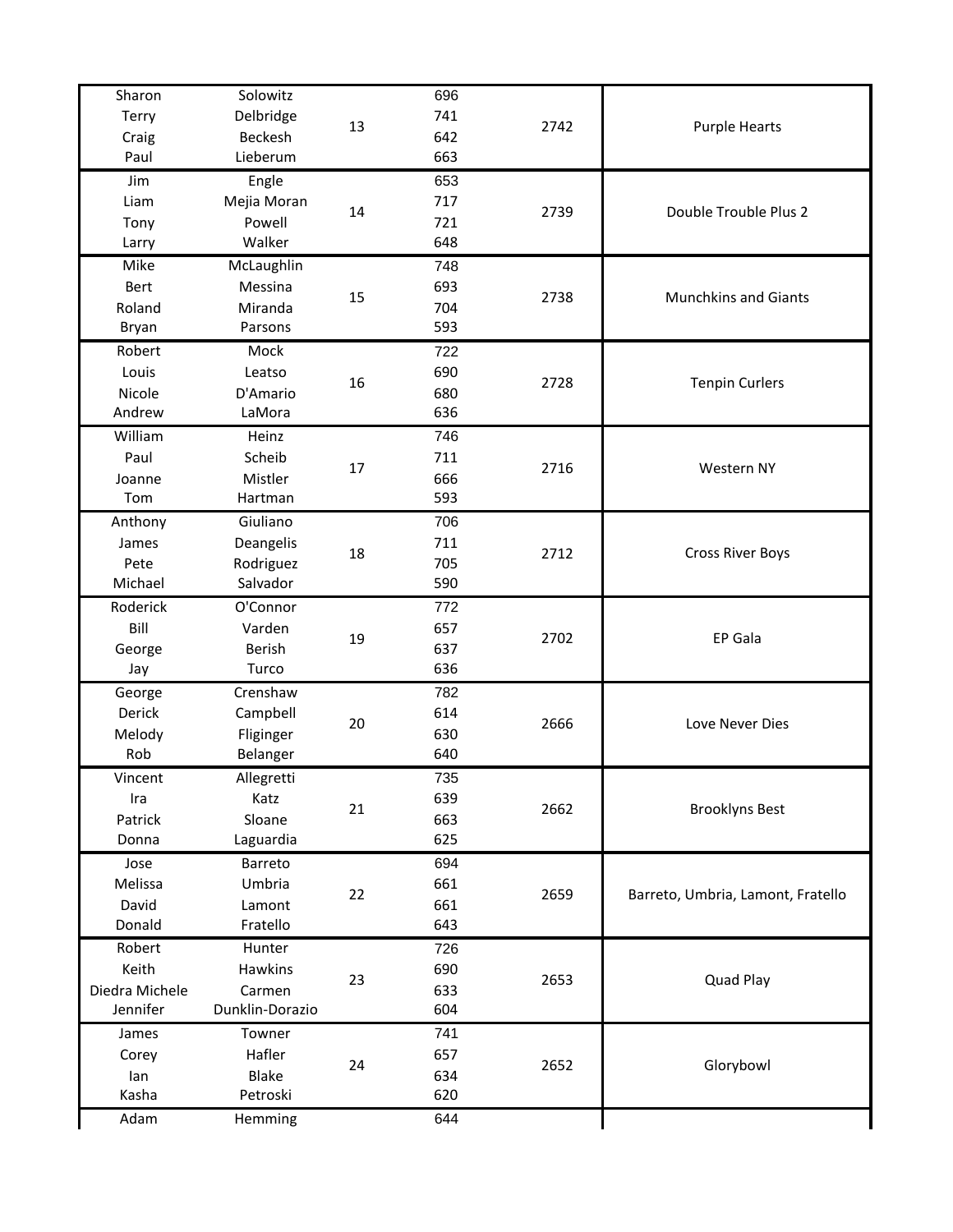| Michael<br>Andrea | Findley<br>Puckett | 25 | 675<br>629 | 2639 | <b>Brooklyn Badasses</b> |
|-------------------|--------------------|----|------------|------|--------------------------|
| Nicki             | Merola             |    | 691        |      |                          |
|                   | Loberfeld          |    |            |      |                          |
| Ross<br>Daniel    | Schrafel           |    | 694<br>671 |      |                          |
|                   |                    | 26 | 612        | 2638 | 3 1/2 Men                |
| Fred<br>Shari     | Kantrow<br>Kessler |    | 661        |      |                          |
|                   |                    |    |            |      |                          |
| John              | Petrizzi           |    | 650        |      |                          |
| Rod               | Perry              | 27 | 674        | 2632 | Ronnie's Rockets         |
| Tom               | Verni              |    | 676        |      |                          |
| Ronnie            | Simon              |    | 632        |      |                          |
| Tamara            | Schmidt            | 28 | 654        |      | Three's Not A Crowd      |
| Nancy             | Schiliro           |    | 664        | 2622 |                          |
| Arthur            | Merchant           |    | 683        |      |                          |
| Nicole            | Baber              |    | 621        |      |                          |
| Michael           | Hillman            |    | 741        |      |                          |
| Melissa           | Violette           | 29 | 666        | 2604 | <b>Bobsledders</b>       |
| Donald            | Beach              |    | 541        |      |                          |
| Donald            | McAllister         |    | 656        |      |                          |
| Doug              | Meister            |    | 680        |      |                          |
| Ed                | Remiszewski        | 30 | 722        | 2596 | <b>Mixed Nuts</b>        |
| Stewart           | Fishbein           |    | 608        |      |                          |
| Tony              | Soucy              |    | 586        |      |                          |
| <b>Brendan</b>    | Rini               |    | 736        |      |                          |
| Terri             | Troise             |    | 606        |      |                          |
| Linda             | Stephanopoulos     | 31 | 675        | 2593 | <b>Holes and Poles</b>   |
| Francine          | Savoldy            |    | 576        |      |                          |
| Jason             | Oh                 |    | 731        |      |                          |
| Sangho            | Nam                |    | 592        |      |                          |
| Meghan            | <b>Dumas</b>       | 32 | 593        | 2589 | Nam, Oh, Dumas, Mitchell |
| Dan               | Mitchell           |    | 673        |      |                          |
| <b>Brian</b>      | Feuer              |    | 684        |      |                          |
| Edwin             | <b>Thomas</b>      |    | 687        |      |                          |
| Andy              | Capasso            | 32 | 587        | 2589 | Fearsome Four            |
| Ellen             | Aronoff            |    | 631        |      |                          |
| Rafael            | Rodriguez          |    | 701        |      |                          |
| Craig             | Neddle             | 34 | 647        |      | <b>Bitch Pudding</b>     |
| Gene              | Egan               |    | 635        | 2562 |                          |
| Patrick           |                    |    | 579        |      |                          |
|                   |                    |    |            |      |                          |
|                   | Clayton            |    |            |      |                          |
| Ken               | Allard             |    | 716        |      |                          |
| Karl              | Hastings           | 35 | 620        | 2546 | Justice League           |
| Wendell           | Justice            |    | 620        |      |                          |
| Ross              | Allard             |    | 590        |      |                          |
| Rich              | Villanueva         |    | 580        |      |                          |
| Nancy             | Mathieu            | 36 | 691        | 2546 | Sprinkles                |
| Rob               | Silliman           |    | 598        |      |                          |
| Theresa           | Mason              |    | 677        |      |                          |
| Frank<br>Mead     | Aversa<br>Winters  |    | 726<br>632 | 2511 |                          |